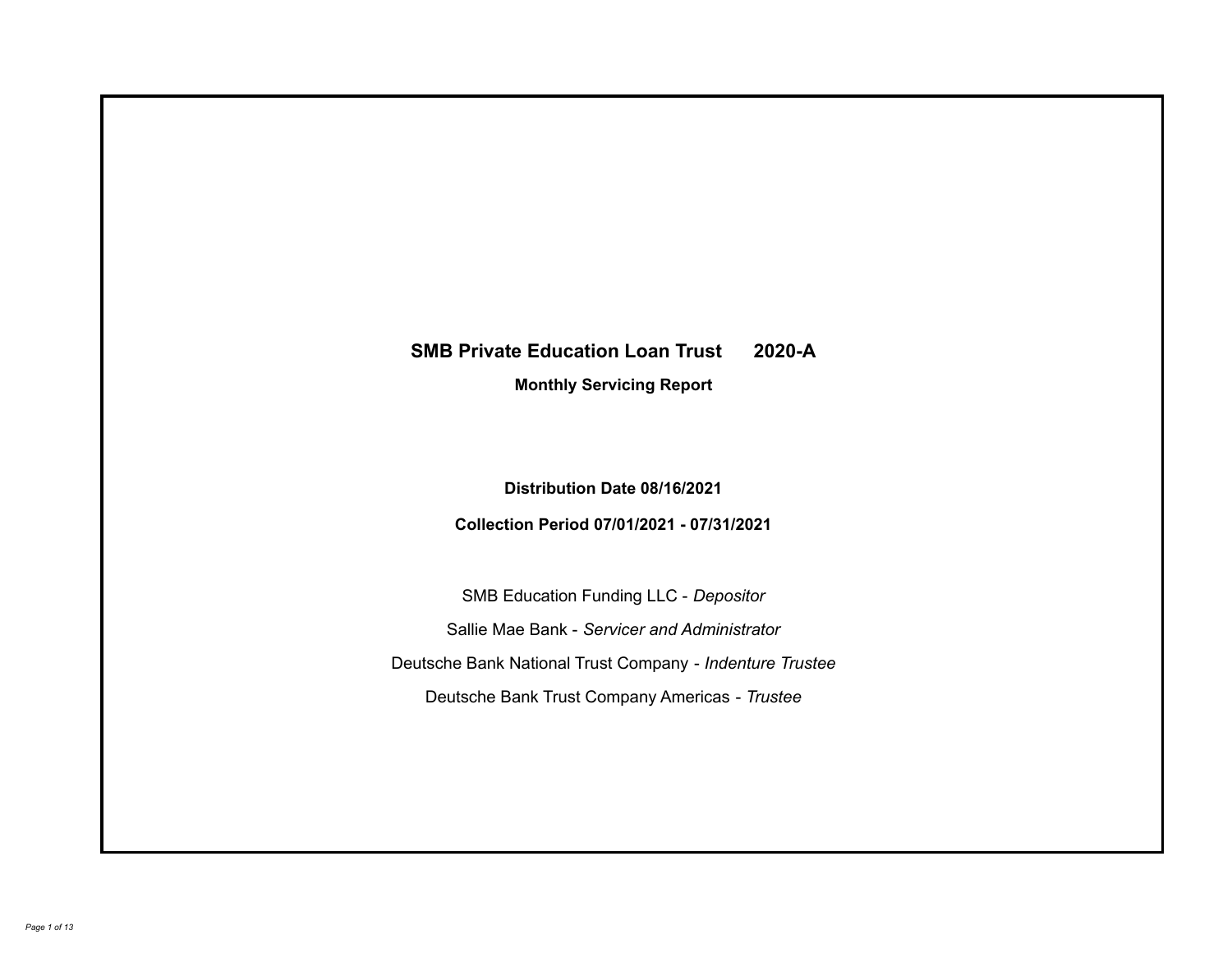A

| <b>Student Loan Portfolio Characteristics</b>                                                                             | <b>Settlement Date</b><br>02/12/2020 | 06/30/2021                                         | 07/31/2021                                         |
|---------------------------------------------------------------------------------------------------------------------------|--------------------------------------|----------------------------------------------------|----------------------------------------------------|
| <b>Principal Balance</b><br>Interest to be Capitalized Balance                                                            | \$633,058,651.76<br>43,030,628.43    | \$514,367,548.14<br>37,538,691.01                  | \$507,287,443.98<br>36,329,656.84                  |
| Pool Balance                                                                                                              | \$676,089,280.19                     | \$551,906,239.15                                   | \$543,617,100.82                                   |
| Weighted Average Coupon (WAC)<br>Weighted Average Remaining Term<br>Number of Loans<br>Number of Borrowers<br>Pool Factor | 9.38%<br>138.37<br>54,630<br>52,691  | 8.53%<br>134.12<br>45,077<br>43,592<br>0.816321535 | 8.53%<br>133.77<br>44,462<br>43,006<br>0.804061116 |
| Since Issued Total Constant Prepayment Rate (1)                                                                           |                                      | 12.19%                                             | 12.31%                                             |

| <b>Debt Securities</b> | Cusip/Isin | 07/15/2021       | 08/16/2021       |
|------------------------|------------|------------------|------------------|
| A٦                     | 78449UAA6  | \$32,347,128.48  | \$22,136,823.92  |
| A2A                    | 78449UAB4  | \$320,000,000.00 | \$320,000,000.00 |
| A2B                    | 78449UAC2  | \$50,000,000.00  | \$50,000,000.00  |
|                        | 78449UAD0  | \$47,000,000.00  | \$47,000,000.00  |

| $\sim$<br>◡ | <b>Certificates</b> | Cusip/Isin | 07/15/2021   | 08/16/2021   |
|-------------|---------------------|------------|--------------|--------------|
|             | Residual            | 78449UAE8  | \$100,000.00 | \$100,000.00 |

| I D | <b>Account Balances</b>          | 07/15/2021     | 08/16/2021     |
|-----|----------------------------------|----------------|----------------|
|     | Reserve Account Balance          | \$1,729,328.00 | \$1,729,328.00 |
|     |                                  |                |                |
| E   | <b>Asset / Liability</b>         | 07/15/2021     | 08/16/2021     |
|     | Overcollateralization Percentage | 18.58%         | 19.22%         |

| Overcollateralization Percentage       | 18.58%           | 19.22%           |
|----------------------------------------|------------------|------------------|
| Specified Overcollateralization Amount | \$137.976.559.79 | \$135.904.275.21 |
| Actual Overcollateralization Amount    | \$102,559,110.67 | \$104,480,276.90 |

(1) For additional information, see 'Since Issued CPR Methodology' found on page 11 of this report.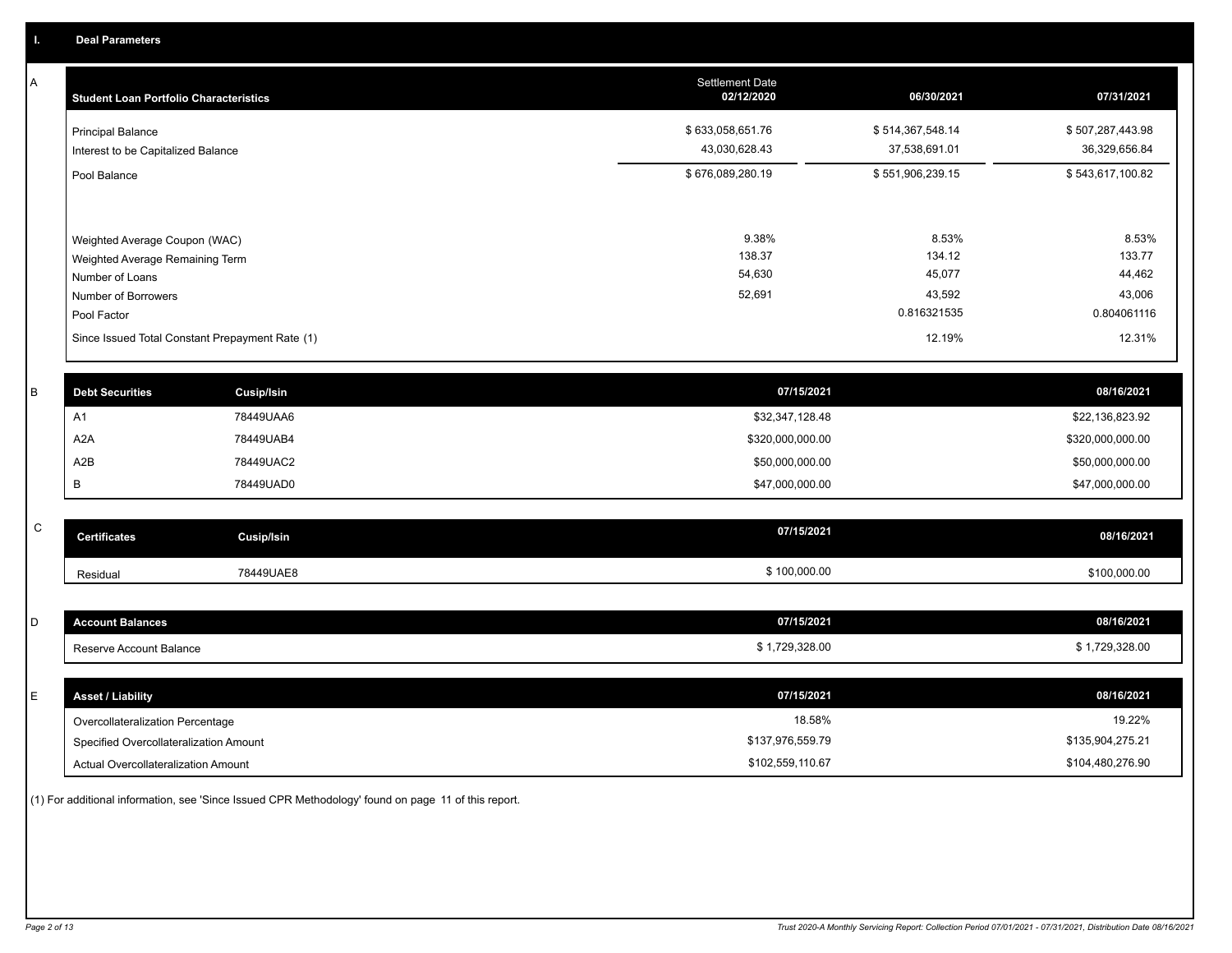| Α | <b>Student Loan Principal Receipts</b>                           |                 |  |
|---|------------------------------------------------------------------|-----------------|--|
|   | <b>Borrower Principal</b>                                        | 8,533,182.86    |  |
|   | <b>Consolidation Activity Principal</b>                          | 0.00            |  |
|   | Seller Principal Reimbursement                                   | 0.00            |  |
|   | Servicer Principal Reimbursement                                 | 0.00            |  |
|   | Delinquent Principal Purchases by Servicer                       | 0.00            |  |
|   | <b>Other Principal Deposits</b>                                  | 192,236.34      |  |
|   | <b>Total Principal Receipts</b>                                  | \$8,725,419.20  |  |
| B | <b>Student Loan Interest Receipts</b>                            |                 |  |
|   | <b>Borrower Interest</b>                                         | 2,526,492.80    |  |
|   | <b>Consolidation Activity Interest</b>                           | 0.00            |  |
|   | Seller Interest Reimbursement                                    | 0.00            |  |
|   | Servicer Interest Reimbursement                                  | 0.00            |  |
|   | Delinquent Interest Purchases by Servicer                        | 0.00            |  |
|   | <b>Other Interest Deposits</b>                                   | 14,918.29       |  |
|   | <b>Total Interest Receipts</b>                                   | \$2,541,411.09  |  |
| C | <b>Recoveries on Realized Losses</b>                             | \$58,954.74     |  |
| D | <b>Investment Income</b>                                         | \$262.57        |  |
| Е | <b>Funds Borrowed from Next Collection Period</b>                | \$0.00          |  |
| F | <b>Funds Repaid from Prior Collection Period</b>                 | \$0.00          |  |
| G | Loan Sale or Purchase Proceeds                                   | \$0.00          |  |
| н | Initial Deposits to Distribution Account                         | \$0.00          |  |
|   | <b>Excess Transferred from Other Accounts</b>                    | \$0.00          |  |
| J | <b>Borrower Benefit Reimbursements</b>                           | \$0.00          |  |
| Κ | <b>Other Deposits</b>                                            | \$0.00          |  |
| L | <b>Other Fees Collected</b>                                      | \$0.00          |  |
| М | <b>AVAILABLE FUNDS</b>                                           | \$11,326,047.60 |  |
| N | Non-Cash Principal Activity During Collection Period             | \$1,645,315.04  |  |
| O | Aggregate Purchased Amounts by the Depositor, Servicer or Seller | \$207,154.63    |  |
| P | Aggregate Loan Substitutions                                     | \$0.00          |  |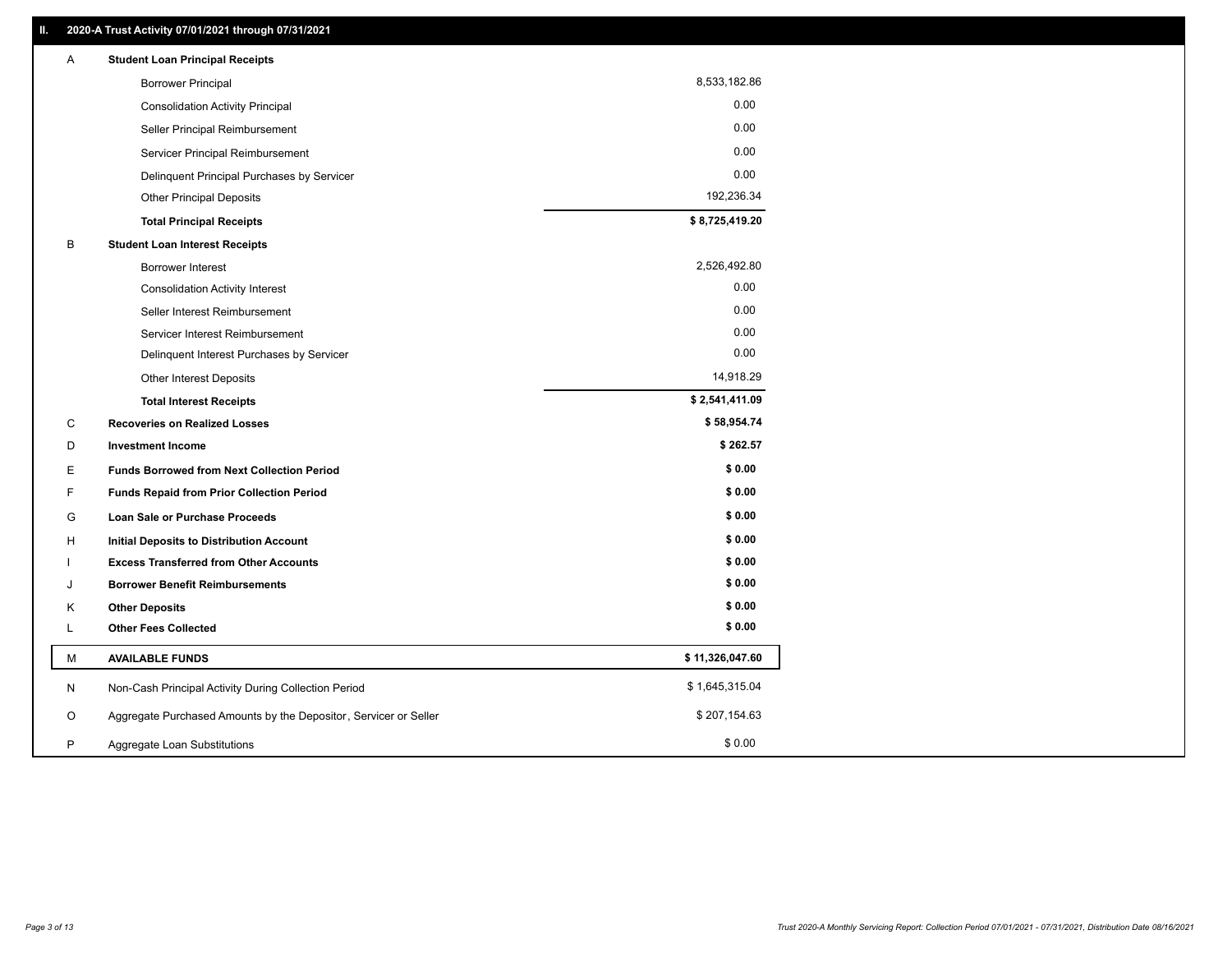|                   |                       |                          |         |                                                           | <b>Loans by Repayment Status</b> |                            |                          |         |                                                                  |                |                            |
|-------------------|-----------------------|--------------------------|---------|-----------------------------------------------------------|----------------------------------|----------------------------|--------------------------|---------|------------------------------------------------------------------|----------------|----------------------------|
|                   |                       |                          |         | 07/31/2021                                                |                                  |                            |                          |         | 06/30/2021                                                       |                |                            |
|                   |                       | <b>Wtd Avg</b><br>Coupon | # Loans | Principal and<br><b>Interest Accrued</b><br>to Capitalize | % of Principal                   | % of Loans in<br>Repay (1) | <b>Wtd Avg</b><br>Coupon | # Loans | <b>Principal and</b><br><b>Interest Accrued</b><br>to Capitalize | % of Principal | % of Loans in<br>Repay (1) |
| INTERIM:          | IN SCHOOL             | 9.72%                    | 3,862   | \$56,205,065.61                                           | 10.339%                          | $-$ %                      | 9.74%                    | 4,002   | \$57,826,720.25                                                  | 10.478%        | $-$ %                      |
|                   | GRACE                 | 9.70%                    | 1,941   | \$30,286,584.91                                           | 5.571%                           | $-$ %                      | 9.69%                    | 2,170   | \$33,606,242.87                                                  | 6.089%         | $-$ %                      |
|                   | <b>DEFERMENT</b>      | 9.00%                    | 2,426   | \$31,170,589.46                                           | 5.734%                           | $-$ %                      | 8.98%                    | 2,416   | \$30,833,674.11                                                  | 5.587%         | $-$ %                      |
| <b>REPAYMENT:</b> | <b>CURRENT</b>        | 8.22%                    | 34,554  | \$400,720,855.01                                          | 73.714%                          | 94.076%                    | 8.21%                    | 34,862  | \$404,876,891.29                                                 | 73.360%        | 94.236%                    |
|                   | 31-60 DAYS DELINQUENT | 8.75%                    | 367     | \$5,184,688.28                                            | 0.954%                           | 1.217%                     | 9.01%                    | 333     | \$4,560,385.01                                                   | 0.826%         | 1.061%                     |
|                   | 61-90 DAYS DELINQUENT | 8.96%                    | 170     | \$2,539,866.52                                            | 0.467%                           | 0.596%                     | 8.83%                    | 170     | \$2,452,322.53                                                   | 0.444%         | 0.571%                     |
|                   | > 90 DAYS DELINQUENT  | 9.05%                    | 123     | \$1,607,267.55                                            | 0.296%                           | 0.377%                     | 8.96%                    | 114     | \$1,691,626.53                                                   | 0.307%         | 0.394%                     |
|                   | <b>FORBEARANCE</b>    | 8.91%                    | 1,019   | \$15,902,183.48                                           | 2.925%                           | 3.733%                     | 8.70%                    | 1,010   | \$16,058,376.56                                                  | 2.910%         | 3.738%                     |
| <b>TOTAL</b>      |                       |                          | 44,462  | \$543,617,100.82                                          | 100.00%                          | 100.00%                    |                          | 45,077  | \$551,906,239.15                                                 | 100.00%        | 100.00%                    |

Percentages may not total 100% due to rounding  $\pmb{\ast}$ 

1 Loans classified in "Repayment" include any loan for which interim interest only, \$25 fixed payments or full principal and interest payments are due.

|                |                                                                                                                            |                          |         |                                                                  | <b>Loans by Borrower Status</b> |                                |                          |         |                                                           |                |                                |
|----------------|----------------------------------------------------------------------------------------------------------------------------|--------------------------|---------|------------------------------------------------------------------|---------------------------------|--------------------------------|--------------------------|---------|-----------------------------------------------------------|----------------|--------------------------------|
|                |                                                                                                                            |                          |         | 07/31/2021                                                       |                                 |                                |                          |         | 06/30/2021                                                |                |                                |
|                |                                                                                                                            | <b>Wtd Avg</b><br>Coupon | # Loans | <b>Principal and</b><br><b>Interest Accrued</b><br>to Capitalize | % of Principal                  | % of Loans in<br>P&I Repay (2) | <b>Wtd Avg</b><br>Coupon | # Loans | Principal and<br><b>Interest Accrued</b><br>to Capitalize | % of Principal | % of Loans in<br>P&I Repay (2) |
| INTERIM:       | IN SCHOOL                                                                                                                  | 9.22%                    | 7,911   | \$116,332,462.01                                                 | 21.400%                         | $-$ %                          | 9.22%                    | 8,194   | \$119,894,315.99                                          | 21.724%        | $-$ %                          |
|                | <b>GRACE</b>                                                                                                               | 9.14%                    | 4,113   | \$62,932,536.29                                                  | 11.577%                         | $-$ %                          | 9.13%                    | 4,653   | \$69,933,493.56                                           | 12.671%        | $-$ %                          |
|                | <b>DEFERMENT</b>                                                                                                           | 8.63%                    | 4,460   | \$56,256,364.45                                                  | 10.349%                         | $-$ %                          | 8.61%                    | 4,466   | \$56,149,377.93                                           | 10.174%        | $-$ %                          |
| P&I REPAYMENT: | <b>CURRENT</b>                                                                                                             | 8.07%                    | 26,368  | \$283,897,756.83                                                 | 52.224%                         | 92.146%                        | 8.05%                    | 26,210  | \$282,154,011.62                                          | 51.124%        | 92.229%                        |
|                | 31-60 DAYS DELINQUENT                                                                                                      | 8.65%                    | 335     | \$4,728,790.34                                                   | 0.870%                          | 1.535%                         | 8.97%                    | 305     | \$4,186,656.44                                            | 0.759%         | 1.369%                         |
|                | 61-90 DAYS DELINQUENT                                                                                                      | 8.90%                    | 158     | \$2,343,023.99                                                   | 0.431%                          | 0.760%                         | 8.82%                    | 156     | \$2,285,304.27                                            | 0.414%         | 0.747%                         |
|                | > 90 DAYS DELINQUENT                                                                                                       | 9.09%                    | 117     | \$1,541,115.02                                                   | 0.283%                          | 0.500%                         | 8.97%                    | 107     | \$1,628,756.78                                            | 0.295%         | 0.532%                         |
|                | <b>FORBEARANCE</b>                                                                                                         | 8.90%                    | 1,000   | \$15,585,051.89                                                  | 2.867%                          | 5.059%                         | 8.69%                    | 986     | \$15,674,322.56                                           | 2.840%         | 5.124%                         |
| <b>TOTAL</b>   |                                                                                                                            |                          | 44,462  | \$543,617,100.82                                                 | 100.00%                         | 100.00%                        |                          | 45,077  | \$551,906,239.15                                          | 100.00%        | 100.00%                        |
|                | Percentages may not total 100% due to rounding                                                                             |                          |         |                                                                  |                                 |                                |                          |         |                                                           |                |                                |
| $\overline{2}$ | Loans classified in "P&I Repayment" includes only those loans for which scheduled principal and interest payments are due. |                          |         |                                                                  |                                 |                                |                          |         |                                                           |                |                                |

To conform with company standard reporting these sections now include Princial and Interest Accrued to Capitalize .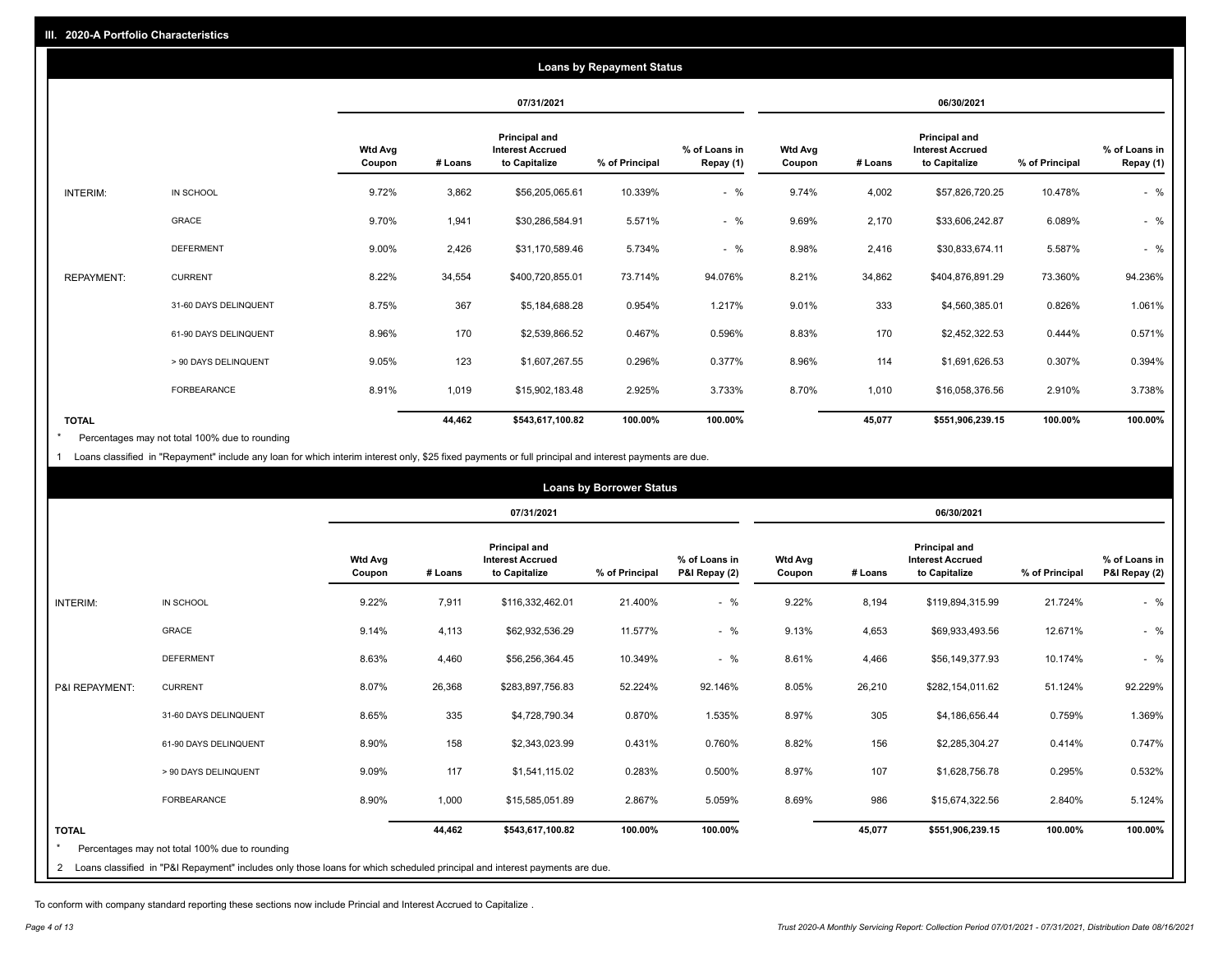|                                                                                                  | 7/31/2021        | 6/30/2021        |
|--------------------------------------------------------------------------------------------------|------------------|------------------|
| Pool Balance                                                                                     | \$543,617,100.82 | \$551,906,239.15 |
| Total # Loans                                                                                    | 44,462           | 45,077           |
| Total # Borrowers                                                                                | 43,006           | 43,592           |
| Weighted Average Coupon                                                                          | 8.53%            | 8.53%            |
| Weighted Average Remaining Term                                                                  | 133.77           | 134.12           |
| Percent of Pool - Cosigned                                                                       | 92.9%            | 92.8%            |
| Percent of Pool - Non Cosigned                                                                   | 7.1%             | 7.2%             |
| Borrower Interest Accrued for Period                                                             | \$3,662,253.00   | \$3,586,195.01   |
| Outstanding Borrower Interest Accrued                                                            | \$40,013,728.01  | \$41,204,179.30  |
| Gross Principal Realized Loss - Periodic *                                                       | \$627,433.26     | \$589,092.13     |
| Gross Principal Realized Loss - Cumulative *                                                     | \$7,476,558.31   | \$6,849,125.05   |
| Recoveries on Realized Losses - Periodic                                                         | \$58,954.74      | \$100,818.46     |
| Recoveries on Realized Losses - Cumulative                                                       | \$621,886.94     | \$562,932.20     |
| Net Losses - Periodic                                                                            | \$568,478.52     | \$488,273.67     |
| Net Losses - Cumulative                                                                          | \$6,854,671.37   | \$6,286,192.85   |
| Non-Cash Principal Activity - Capitalized Interest                                               | \$2,273,720.57   | \$2,798,377.84   |
| Since Issued Total Constant Prepayment Rate (CPR) (1)                                            | 12.31%           | 12.19%           |
| Loan Substitutions                                                                               | \$0.00           | \$0.00           |
| <b>Cumulative Loan Substitutions</b>                                                             | \$0.00           | \$0.00           |
| <b>Unpaid Servicing Fees</b>                                                                     | \$0.00           | \$0.00           |
| <b>Unpaid Administration Fees</b>                                                                | \$0.00           | \$0.00           |
| <b>Unpaid Carryover Servicing Fees</b>                                                           | \$352,720.89     | \$352,720.89     |
| Note Interest Shortfall                                                                          | \$0.00           | \$0.00           |
| Loans in Modification                                                                            | \$17,671,452.36  | \$17,508,066.86  |
| % of Loans in Modification as a % of Loans in Repayment (P&I)                                    | 6.04%            | 6.03%            |
|                                                                                                  |                  |                  |
| % Annualized Gross Principal Realized Loss - Periodic as a %<br>of Loans in Repayment (P&I) * 12 | 2.57%            | 2.44%            |
| % Gross Principal Realized Loss - Cumulative as a % of<br>Original Pool Balance                  | 1.11%            | 1.01%            |

\* In accordance with the Servicer's current policies and procedures, after September 1, 2017 loans subject to bankruptcy claims generally will not be reported as a charged- off unless and until they are delinquent for 120

(1) For additional information, see 'Since Issued CPR Methodology' found on page 11 of this report.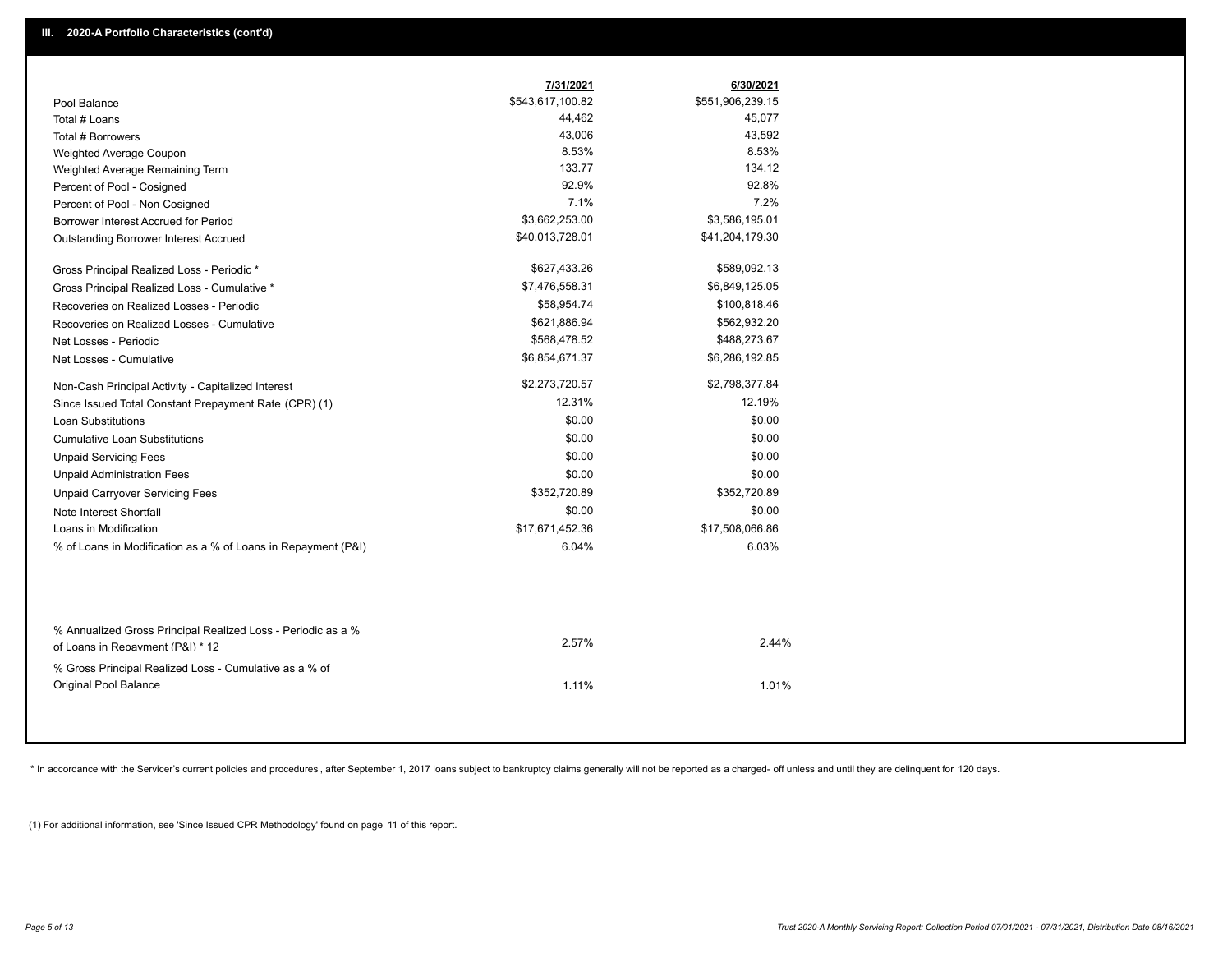#### **Loan Program**

A

|                                    | Weighted<br>Average | # LOANS  | <b>\$ AMOUNT</b> | $%$ *     |
|------------------------------------|---------------------|----------|------------------|-----------|
| - Smart Option Interest-Only Loans | 7.41%               | 11,137   | \$101,987,648.33 | 18.761%   |
| - Smart Option Fixed Pay Loans     | 8.57%               | 11,253   | \$168,976,728.32 | 31.084%   |
| - Smart Option Deferred Loans      | 8.93%               | 22,072   | \$272,652,724.17 | 50.155%   |
| - Other Loan Programs              | $0.00\%$            | $\Omega$ | \$0.00           | $0.000\%$ |
| Total                              | 8.53%               | 44,462   | \$543,617,100.82 | 100.000%  |

\* Percentages may not total 100% due to rounding

B

C

**Index Type**

|                       | Weighted<br>Average | # LOANS | <b>\$ AMOUNT</b> | % *      |
|-----------------------|---------------------|---------|------------------|----------|
| - Fixed Rate Loans    | 9.59%               | 18,259  | \$237,923,031.29 | 43.767%  |
| - LIBOR Indexed Loans | 7.71%               | 26,203  | \$305,694,069.53 | 56.233%  |
| - Other Index Rates   | $0.00\%$            | 0       | \$0.00           | 0.000%   |
| <b>Total</b>          | 8.53%               | 44,462  | \$543,617,100.82 | 100.000% |

\* Percentages may not total 100% due to rounding

## **Weighted Average Recent FICO**

| $0 - 639$<br>640 - 669<br>670 - 699<br>700 - 739 | 2,142<br>2,304<br>4,796 | \$25,565,981.34<br>\$26,851,431.18<br>\$59,541,294.31 | 4.703%<br>4.939%<br>10.953% |
|--------------------------------------------------|-------------------------|-------------------------------------------------------|-----------------------------|
|                                                  |                         |                                                       |                             |
|                                                  |                         |                                                       |                             |
|                                                  |                         |                                                       |                             |
|                                                  | 9,914                   | \$124,197,153.21                                      | 22.846%                     |
| $740 +$                                          | 25,306                  | \$307,461,240.78                                      | 56.558%                     |
| $N/A$ <sub>(1)</sub>                             | 0                       | \$0.00                                                | 0.000%                      |
| <b>Total</b>                                     | 44,462                  | \$543,617,100.82                                      | 100.000%                    |

To conform with company standard reporting these sections now include Princial and Interest Accrued to Capitalize .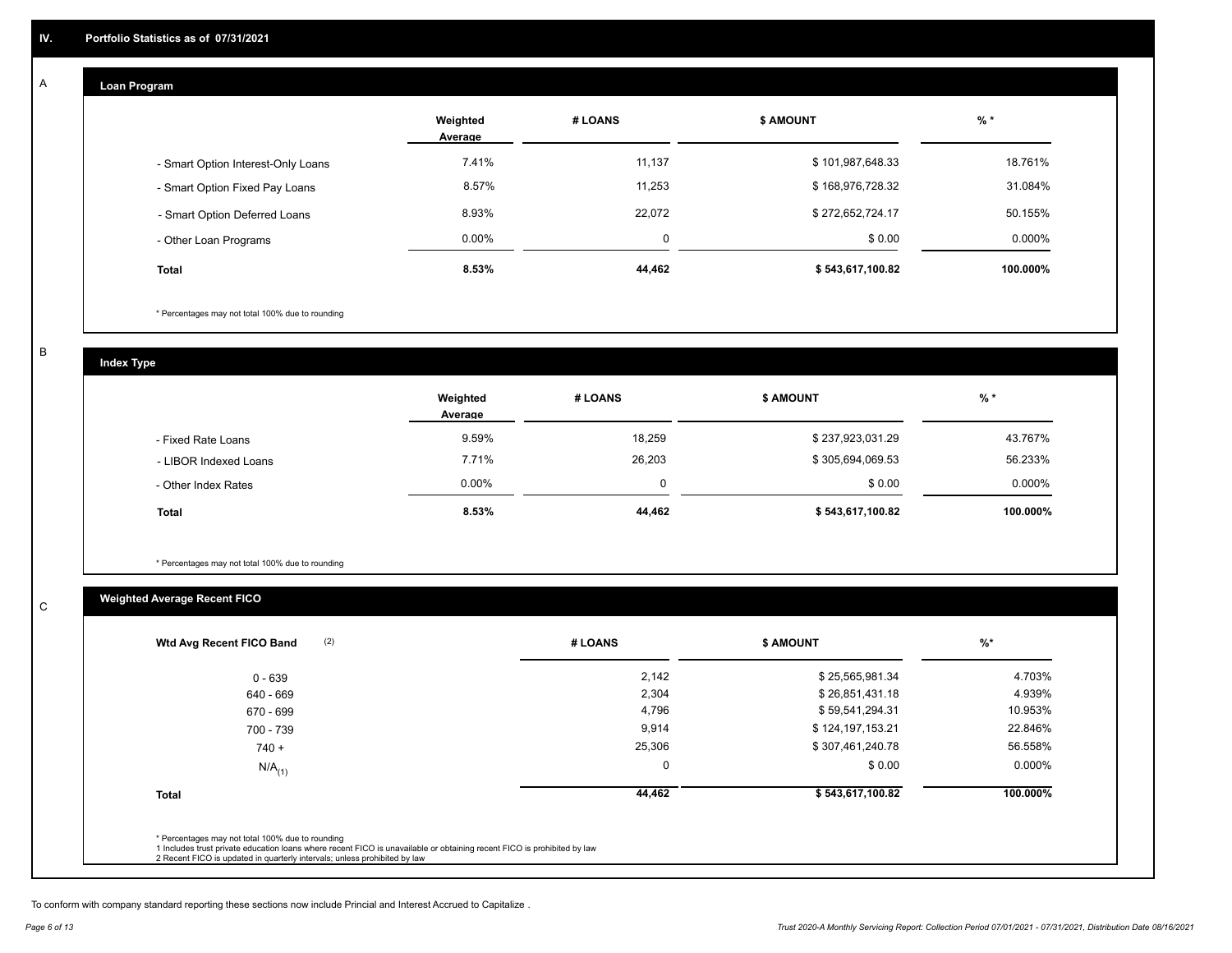| V. |       | 2020-A Reserve Account and Principal Distribution Calculations                  |                  |  |
|----|-------|---------------------------------------------------------------------------------|------------------|--|
| А. |       | <b>Reserve Account</b>                                                          |                  |  |
|    |       | Specified Reserve Account Balance                                               | \$1,729,328.00   |  |
|    |       | <b>Actual Reserve Account Balance</b>                                           | \$1,729,328.00   |  |
| В. |       | <b>Principal Distribution Amount</b>                                            |                  |  |
|    | i.    | <b>Class A Notes Outstanding</b>                                                | \$402,347,128.48 |  |
|    | ii.   | Pool Balance                                                                    | \$543,617,100.82 |  |
|    | iii.  | First Priority Principal Distribution Amount (i - ii)                           | \$0.00           |  |
|    | iv.   | Class A and B Notes Outstanding                                                 | \$449,347,128.48 |  |
|    | v.    | First Priority Principal Distribution Amount                                    | \$0.00           |  |
|    | vi.   | Pool Balance                                                                    | \$543,617,100.82 |  |
|    | vii.  | Specified Overcollateralization Amount                                          | \$135,904,275.21 |  |
|    | viii. | Regular Principal Distribution Amount (if (iv > 0, (iv - v) - (vi - vii))       | \$41,634,302.87  |  |
|    | ix.   | Pool Balance                                                                    | \$543,617,100.82 |  |
|    | х.    | 10% of Initial Pool Balance                                                     | \$67,608,928.02  |  |
|    | xi.   | First Priority Principal Distribution Amount                                    | \$0.00           |  |
|    | xii.  | Regular Principal Distribution Amount                                           | \$41,634,302.87  |  |
|    | xiii. | Available Funds (after payment of waterfall items A through I)                  | \$0.00           |  |
|    | xiv.  | Additional Principal Distribution Amount (if(vi <= x,min(xiii, vi - xi - xii))) | \$0.00           |  |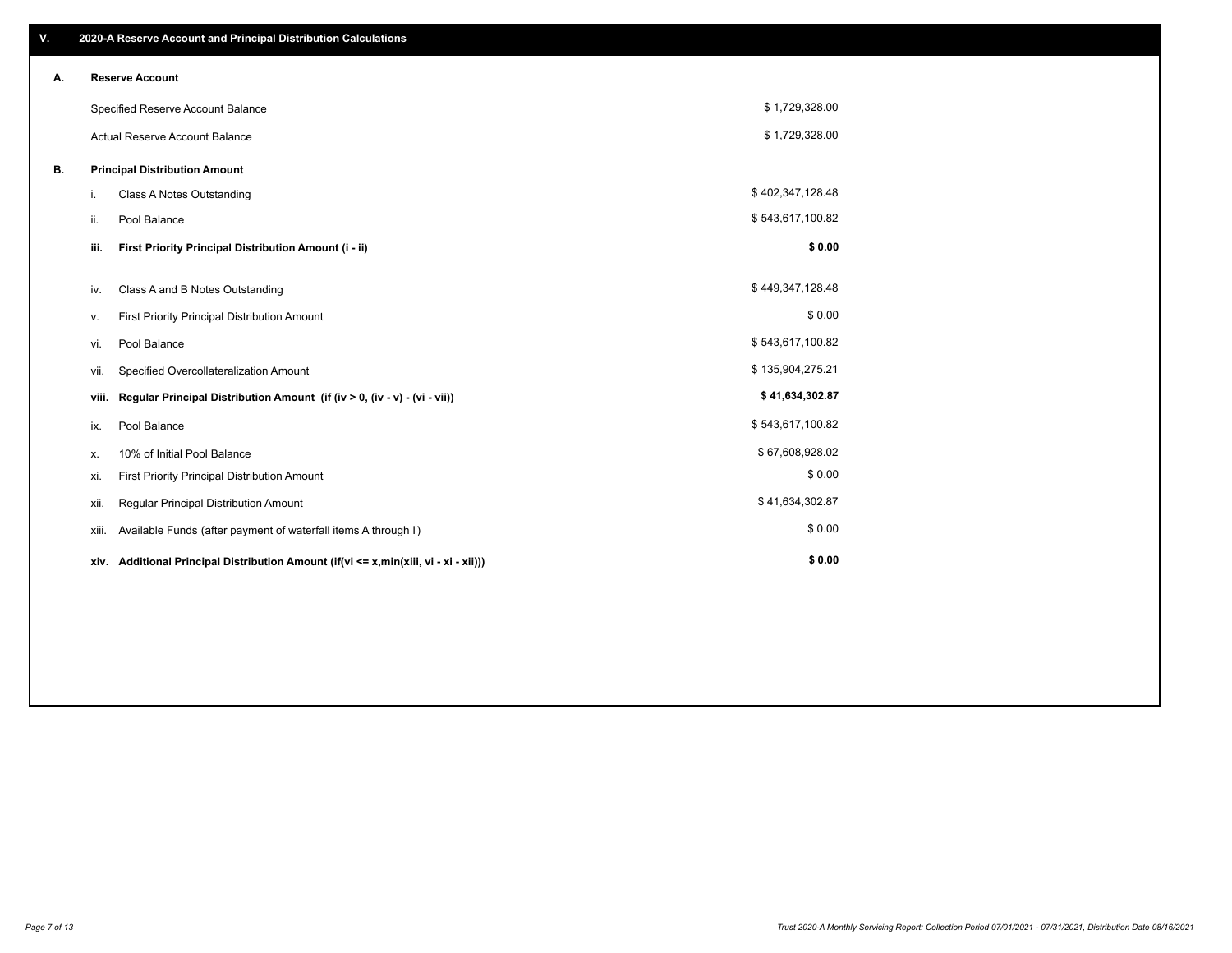|    |                                                         | Paid            | <b>Funds Balance</b> |
|----|---------------------------------------------------------|-----------------|----------------------|
|    | <b>Total Available Funds</b>                            |                 | \$11,326,047.60      |
| A  | <b>Trustee Fees</b>                                     | \$0.00          | \$11,326,047.60      |
| В  | <b>Servicing Fees</b>                                   | \$342,911.70    | \$10,983,135.90      |
| C  | i. Administration Fees                                  | \$8,333.00      | \$10,974,802.90      |
|    | ii. Unreimbursed Administrator Advances plus any Unpaid | \$0.00          | \$10,974,802.90      |
| D  | Class A Noteholders Interest Distribution Amount        | \$646,998.34    | \$10,327,804.56      |
| Е  | First Priority Principal Payment                        | \$0.00          | \$10,327,804.56      |
| F. | Class B Noteholders Interest Distribution Amount        | \$117,500.00    | \$10,210,304.56      |
| G  | Reinstatement Reserve Account                           | \$0.00          | \$10,210,304.56      |
| H  | Regular Principal Distribution                          | \$10,210,304.56 | \$0.00               |
|    | <b>Carryover Servicing Fees</b>                         | \$0.00          | \$0.00               |
| J  | Additional Principal Distribution Amount                | \$0.00          | \$0.00               |
| Κ  | Unpaid Expenses of Trustee                              | \$0.00          | \$0.00               |
| L. | Unpaid Expenses of Administrator                        | \$0.00          | \$0.00               |
| М  | Remaining Funds to the Residual Certificateholders      | \$0.00          | \$0.00               |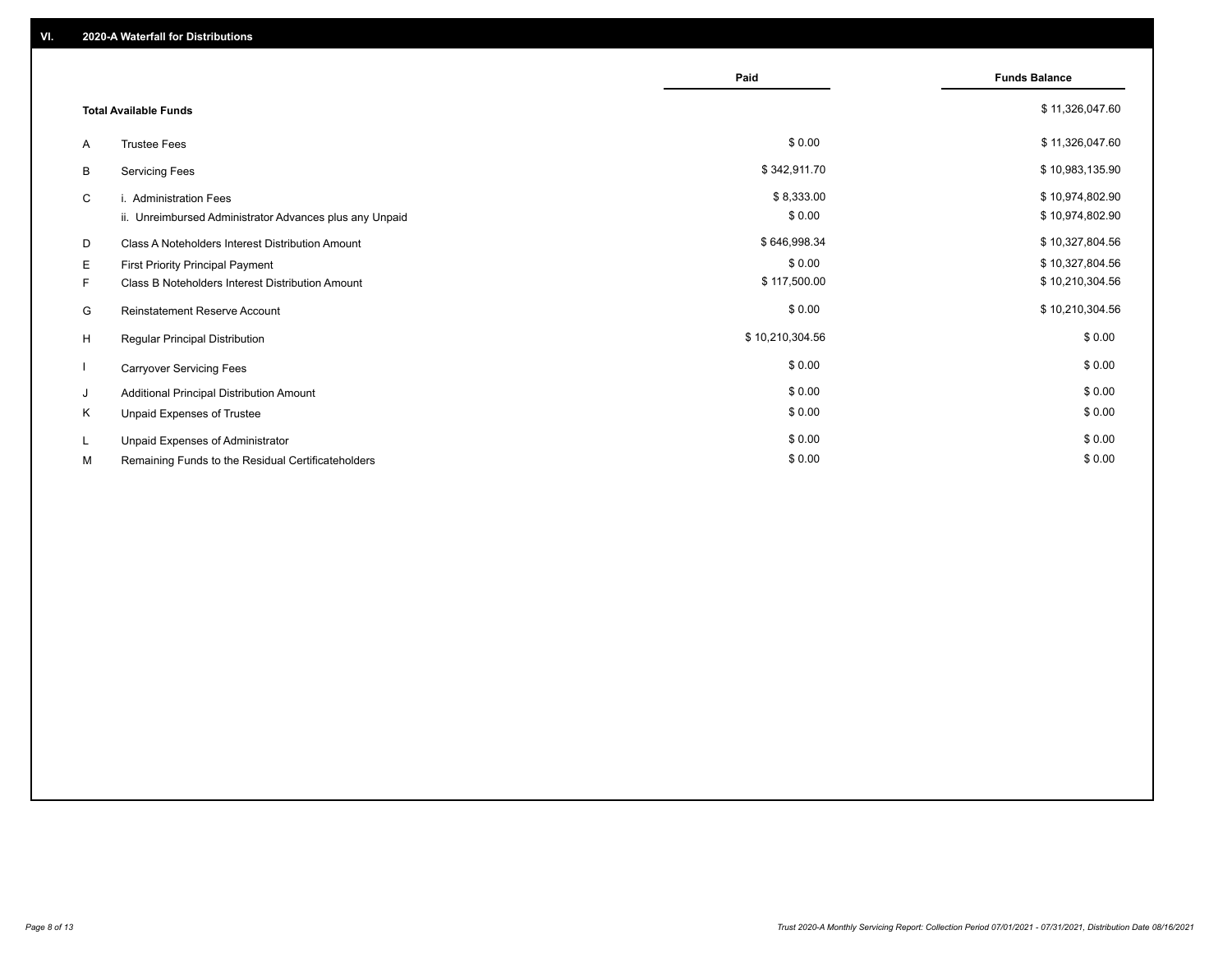| <b>Distribution Amounts</b>                                |                         |                         |                         |
|------------------------------------------------------------|-------------------------|-------------------------|-------------------------|
|                                                            | <b>A1</b>               | A2A                     | A <sub>2</sub> B        |
| Cusip/Isin                                                 | 78449UAA6               | 78449UAB4               | 78449UAC2               |
| <b>Beginning Balance</b>                                   | \$32,347,128.48         | \$320,000,000.00        | \$50,000,000.00         |
| Index                                                      | <b>LIBOR</b>            | <b>FIXED</b>            | <b>LIBOR</b>            |
| Spread/Fixed Rate                                          | 0.30%                   | 2.23%                   | 0.83%                   |
| Record Date (Days Prior to Distribution)                   | 1 NEW YORK BUSINESS DAY | 1 NEW YORK BUSINESS DAY | 1 NEW YORK BUSINESS DAY |
| <b>Accrual Period Begin</b>                                | 7/15/2021               | 7/15/2021               | 7/15/2021               |
| <b>Accrual Period End</b>                                  | 8/16/2021               | 8/15/2021               | 8/16/2021               |
| Daycount Fraction                                          | 0.08888889              | 0.08333333              | 0.08888889              |
| Interest Rate*                                             | 0.39313%                | 2.23000%                | 0.92313%                |
| <b>Accrued Interest Factor</b>                             | 0.000349449             | 0.001858333             | 0.000820560             |
| <b>Current Interest Due</b>                                | \$11,303.67             | \$594,666.67            | \$41,028.00             |
| Interest Shortfall from Prior Period Plus Accrued Interest | $\mathsf{\$}$ -         | $\mathsf{\$}$ -         | $\mathsf{\$}$ -         |
| <b>Total Interest Due</b>                                  | \$11,303.67             | \$594,666.67            | \$41,028.00             |
| <b>Interest Paid</b>                                       | \$11,303.67             | \$594,666.67            | \$41,028.00             |
| Interest Shortfall                                         | $\mathsf{\$}$ -         | $\mathsf{\$}$ -         | $$ -$                   |
| <b>Principal Paid</b>                                      | \$10,210,304.56         | $$ -$                   | $\mathsf{\$}$ -         |
| <b>Ending Principal Balance</b>                            | \$22,136,823.92         | \$320,000,000.00        | \$50,000,000.00         |
| Paydown Factor                                             | 0.046622395             | 0.000000000             | 0.000000000             |
| <b>Ending Balance Factor</b>                               | 0.101081388             | 1.000000000             | 1.000000000             |

\* Pay rates for Current Distribution. For the interest rates applicable to the next distribution date, please see https://www.salliemae.com/about/investors/data/SMBabrate.txt.

**VII. 2020-A Distributions**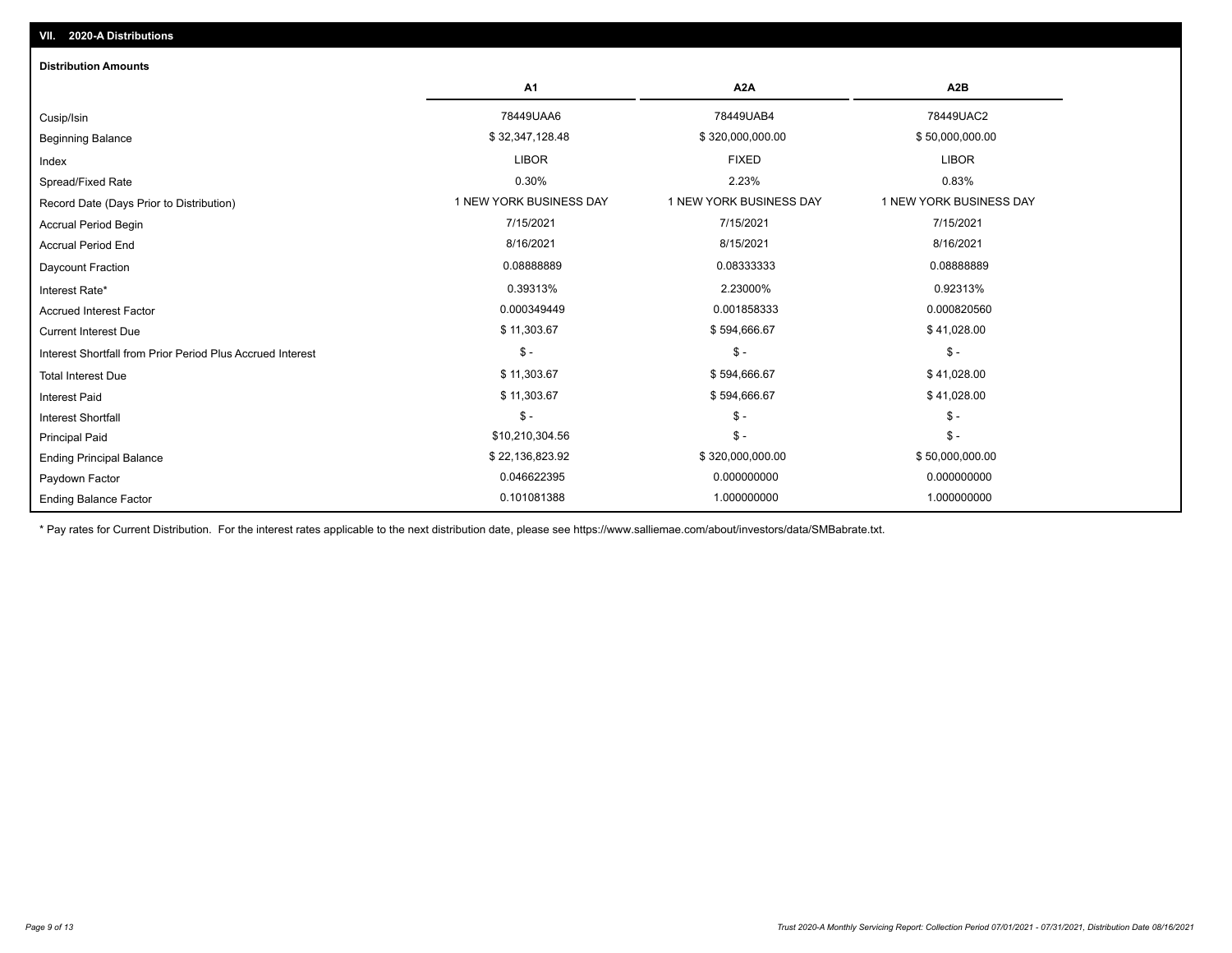| VII. 2020-A Distributions                                  |                         |
|------------------------------------------------------------|-------------------------|
| <b>Distribution Amounts</b>                                |                         |
|                                                            | В                       |
| Cusip/Isin                                                 | 78449UAD0               |
| <b>Beginning Balance</b>                                   | \$47,000,000.00         |
| Index                                                      | <b>FIXED</b>            |
| Spread/Fixed Rate                                          | 3.00%                   |
| Record Date (Days Prior to Distribution)                   | 1 NEW YORK BUSINESS DAY |
| Accrual Period Begin                                       | 7/15/2021               |
| <b>Accrual Period End</b>                                  | 8/15/2021               |
| Daycount Fraction                                          | 0.08333333              |
| Interest Rate*                                             | 3.00000%                |
| <b>Accrued Interest Factor</b>                             | 0.002500000             |
| <b>Current Interest Due</b>                                | \$117,500.00            |
| Interest Shortfall from Prior Period Plus Accrued Interest | $\mathcal{S}$ -         |
| <b>Total Interest Due</b>                                  | \$117,500.00            |
| <b>Interest Paid</b>                                       | \$117,500.00            |
| Interest Shortfall                                         | $\mathcal{S}$ -         |
| <b>Principal Paid</b>                                      | $$ -$                   |
| <b>Ending Principal Balance</b>                            | \$47,000,000.00         |
| Paydown Factor                                             | 0.000000000             |
| <b>Ending Balance Factor</b>                               | 1.000000000             |

\* Pay rates for Current Distribution. For the interest rates applicable to the next distribution date, please see https://www.salliemae.com/about/investors/data/SMBabrate.txt.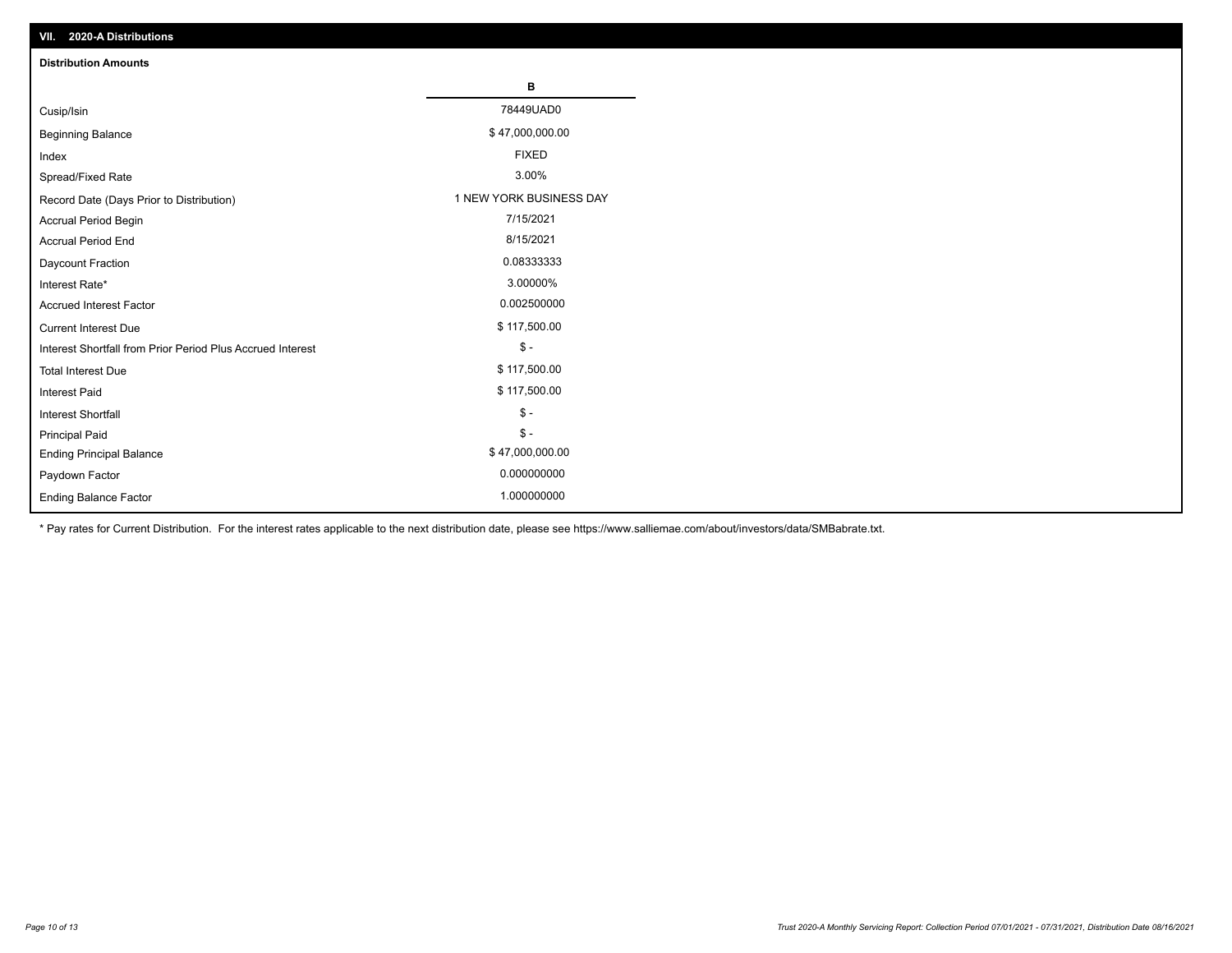#### **Since Issued Total CPR**

$$
\text{total CPR} = 1 - \left(\frac{APB}{PPB}\right)^{\left(\frac{12}{MSC}\right)}
$$

APB = Actual period-end Pool Balance PPB = Projected period-end Pool Balance assuming no prepayments and no defaults Pool Balance = Sum(Principal Balance + Interest Accrued to Capitalize Balance) MSC = Months Since Cut-Off

#### **Since-Issued Total Constant Prepayment Rate (CPR)**

Since-Issued Total CPR measures prepayments, both voluntary and involuntary, for a trust student loan pool over the life of a transaction. For each trust distribution, the actual month-end pool balance is compared against a month-end pool balance originally projected at issuance assuming no prepayments and defaults. For purposes of Since- Issued Total CPR calculations, projected period end pool balance assumes in-school status loans have up to a six month grace period before moving to repayment, grace status loans remain in grace status until their status end date and then to move to full principal and interest repayment, loans subject to interim interest or fixed payments during their in-school and grace period continue paying interim interest or fixed payments until full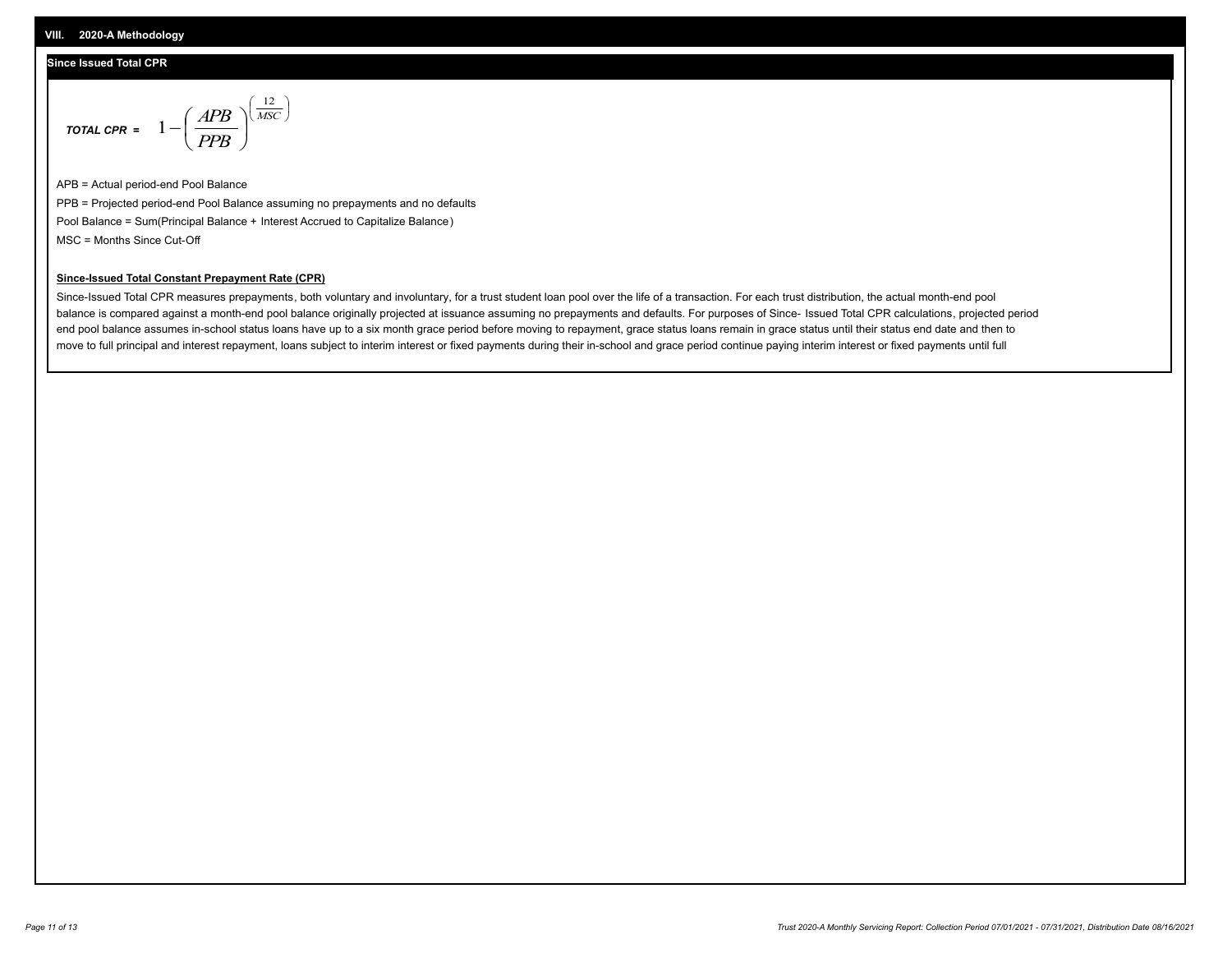### **EU RISK RETENTION**

As of the date of this report, Sallie Mae Bank confirms that (i) it retains, through its ownership of the Depositor (its wholly-owned subsidiary), a material net economic interest of not less than 5% of the aggregate principal balance of the Trust Student Loans in accordance with the EU Retention Rules ; (ii) the retained interest is held via ownership of the R Certificate; and (iii) the retained interest is not subject to any credit risk mitigation, any short position or any other credit risk hedge and has not been sold except as permitted by the EU Retention Rules.